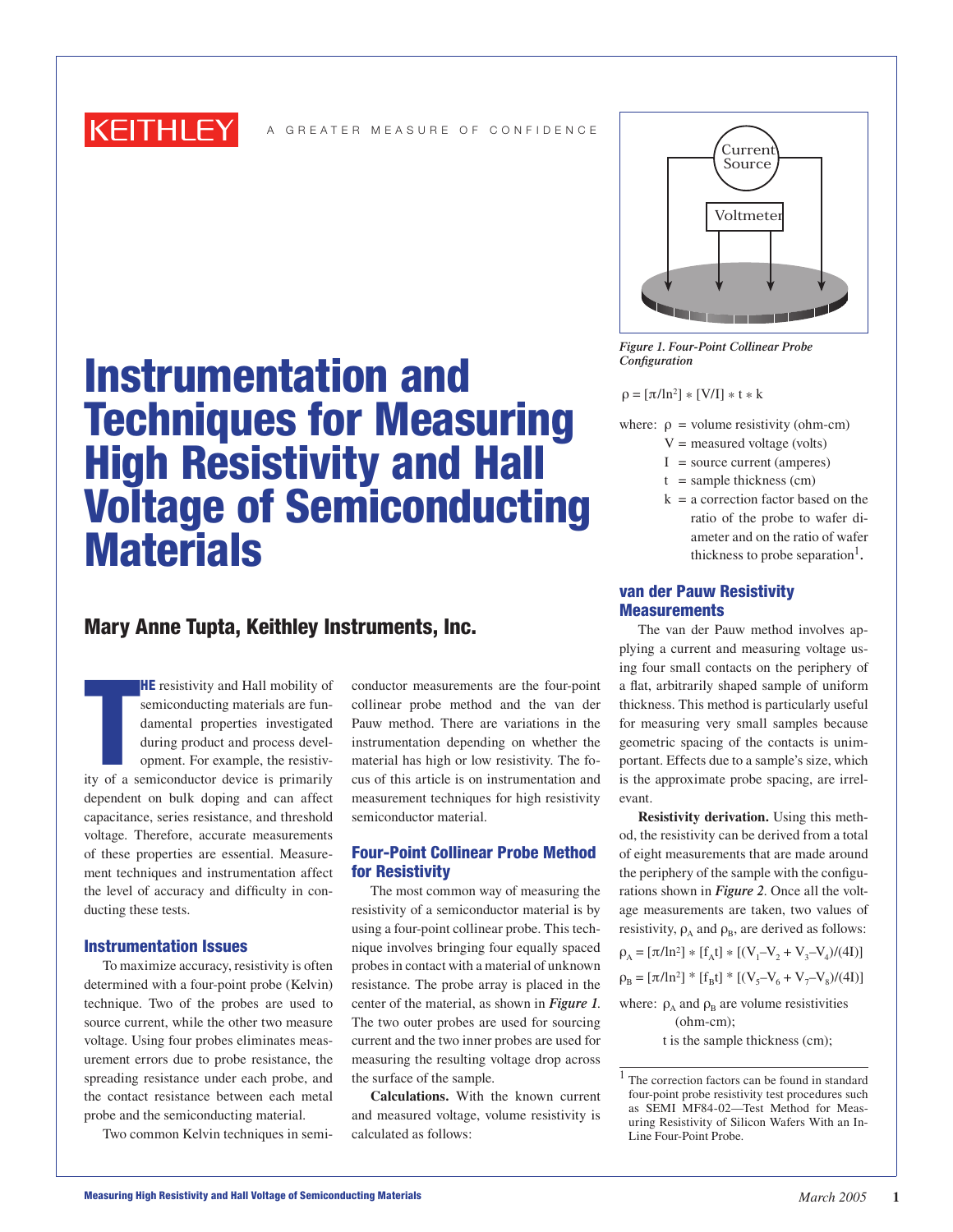

*Figure 2. van der Pauw 8-measurement convention*

 $V_1$  through  $V_8$  represent the measured voltages;

- I is the current through the sample (amperes);
- $f_{\alpha}$  and  $f_{\beta}$  are geometrical factors based on sample symmetry and related to the two resistance ratios  $Q_A$  and  $Q_B$  as shown in the following equations ( $f_A = f_B = 1$  for perfect symmetry).
- $Q_A$  and  $Q_B$  are calculated using the measured voltages as follows:

$$
Q_A = (V_1 - V_2) / (V_3 - V_4)
$$

$$
Q_B = (V_5 - V_6) / (V_7 - V_8)
$$

Also, Q and f are related as follows:

 $(Q-1)/(Q+1) = (f/0.693)$  arc cosh  $[(e^{0.693/f})/2]$ .

A plot of this function is shown in *Figure 3*. The values of  $f_a$  and  $f_B$  can be found from this plot using the calculated values of  $Q_A$  and  $Q_B$ . With the values of  $f_A$  and  $f_B$  known,  $\rho_A$  and  $\rho_B$  can be calculated. The average resistivity ( $\rho_{AVG}$ ) is simply ( $\rho_A + \rho_B$ ) / 2.

#### Hall Voltage Measurements

Hall effect measurements are important to semiconductor material characterization, because from the Hall voltage the carrier density, mobility, and conductivity type can be derived. With an applied magnetic field, the Hall voltage can be measured using the configurations shown in *Figure 4*.



*Figure 3. Determining the sample's symmetry factor using an f vs. Q plot.*



*Figure 4. Hall voltage measurement configuration.*

**Procedure.** With a positive magnetic field of known flux, B, applied to the sample, a current is sourced and voltages measured between the sample terminals as follows:

- Constant current is applied between terminals 1 and 3; voltage drop  $(V_{24+})$  is measured between terminals 2 and 4.
- Reverse the current and measure the voltage drop  $(V_{42+})$ .
- Apply current between terminals 2 and 4; measure the voltage drop  $(V_{13+})$  between terminals 1 and 3.
- Reverse the current and measure voltage drop  $(V_{31+})$ .
- Reverse the magnetic field, B, and repeat the procedure, measuring the four voltage drops  $(V_{24-})$ ,  $(V_{42-})$ ,  $(V_{13-})$ , and  $(V_{31-})$ . **Calculations.** From the eight Hall voltage measurements, the av-

erage Hall coefficient can be calculated as follows:

$$
R_{HC} = \frac{t(V_{4-2+} - V_{2-4+} + V_{2-4-} - V_{4-2-})}{BI}
$$
  

$$
R_{HD} = \frac{t(V_{3-1+} - V_{1-3+} + V_{1-3-} - V_{3-1-})}{BI}
$$

where:  $R_{\text{HC}}$  and  $R_{\text{HD}}$  are Hall coefficients in cm<sup>3</sup>/C;

t is the sample thickness in cm;

- V represents the voltages measured by the voltmeter;
- I is the current through the sample in amperes;

B is the magnetic flux in  $V_s/cm^2$  (1  $V_s/cm^2 = 10^8$  gauss)

Once  $R_{HC}$  and  $R_{HD}$  have been determined, the average Hall coefficient ( $R_{HAVG}$ ) can be calculated as ( $R_{HC} + R_{HD}$ ) / 2. From the resistivity ( $\rho_{AVG}$ ) and Hall coefficient ( $R_{HAVG}$ ), the mobility ( $\mu$ H) can be calculated:

$$
\mu H = \frac{|R_{\rm HAVG}|}{\rho_{\rm AVG}}
$$

#### Test Equipment

As described in the previous sections, semiconductor resistivity and Hall effect measurements require a programmable current source and voltmeter for both the four-point collinear probe and van der Pauw methods. For high resistance samples, the current source must have very high output impedance and the voltmeter must have high input impedance. Additionally, in van der Pauw testing, a switching matrix has traditionally been used to automate measurements, because the current source and voltmeter must be switched to all terminals of the sample. However, switches can introduce measurement error with added offset current and loading errors due to insufficient isolation and leakage current of the switching hardware.

The use of multiple Source Measure Units (SMUs) that can source and measure both current and voltage is one approach that eliminates these switching issues. For testing high resistance materials, use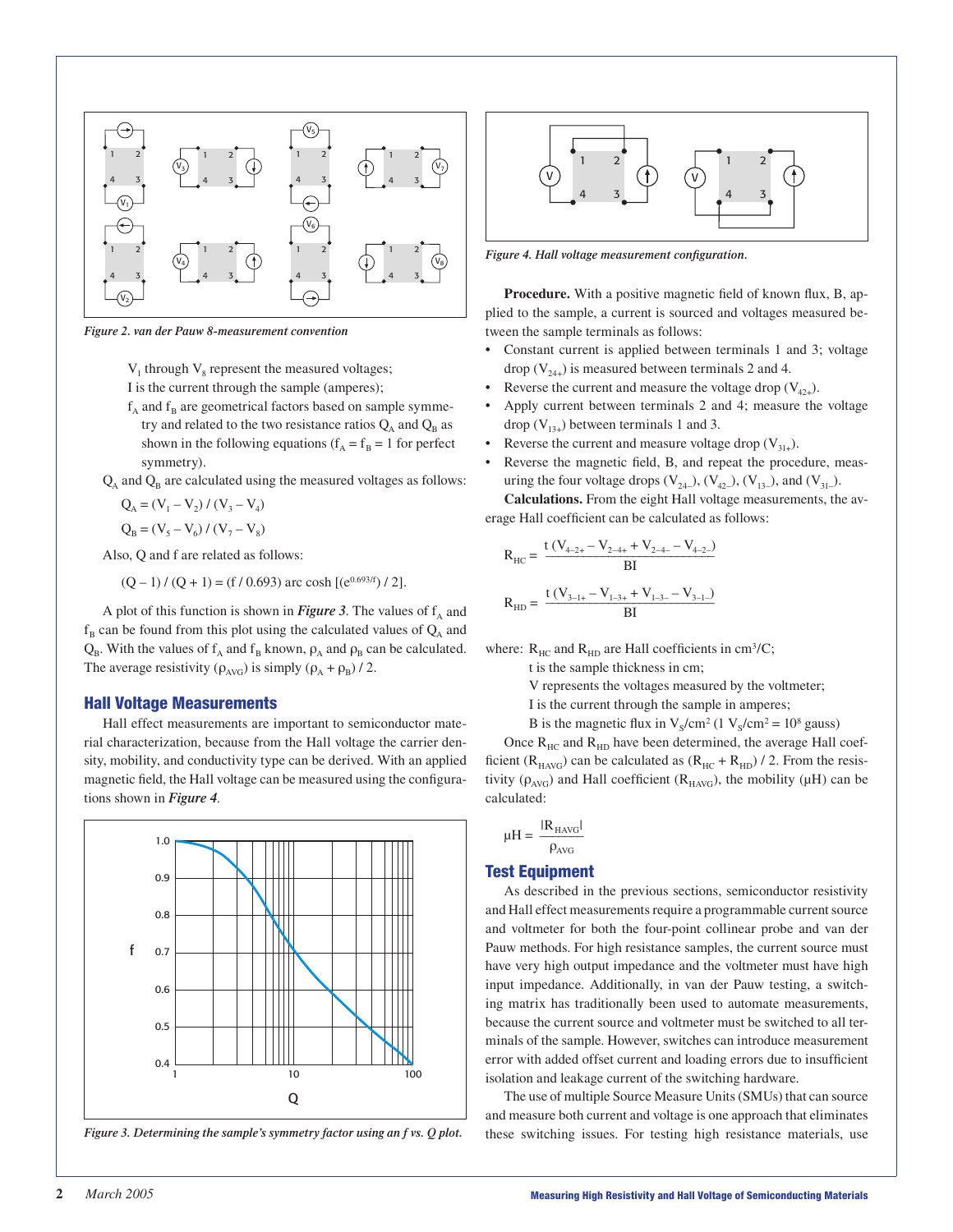SMUs that have very high input impedance voltmeters and current sources with high output resistance. These multi-SMU systems speed up measurements by automatically switching the current source and voltmeter between the terminals of the sample according to a programmed test sequence.

Automated test systems are available with integrated SMUs that can provide good performance and accurate results without the need for a switching matrix or other external instruments. Since no external switching is required, this eliminates leakage and offsets errors caused by mechanical contacts. The system software may include a four probe resistivity application that takes the user through all the steps required to set up the test, collect data, and do the necessary calculations.

Systems of this type are often called parameter analyzers or semiconductor characterization systems. Keithley's Model 4200- SCS is an example of this type of system.

Four-point Probe Resistivity Instrumentation. At least three SMUs and a grounding unit are required to make resistivity measurements using the four-point collinear probe method. Interactive programming is used to create and run the test sequence on the sample. *Figure 5* illustrates how to configure the Keithley Model 4200-SCS's SMUs for this type of measurement.



*Figure 5. SMU configuration for the four-point collinear probe method using a Keithley Model 4200-SCS.*

SMU1 is used to source current between the outer two probes. SMU2 and SMU3 are used to measure the voltage drop between the two inner probes. SMU4 is configured as the common terminal. Depending on measurement system design, the user may write the test program, or use an interactive test generation module to create the setup (*Figure 5*) and run the test sequence on the sample, which is treated as a four-terminal device.

SMU1, SMU2, and SMU3 are configured for the source current/measure voltage mode, even though SMU1 will be used to source current, and SMU2 and SMU3 are used to measure voltage. In general, the current source range determines the input impedance of the SMU as a voltmeter. The lower the current range, the higher the input impedance, and the better the accuracy. To avoid loading errors when measuring voltage drops across high resistance samples, SMU2 and SMU3 are configured to measure voltage with the source current to zero amps on a low current range.

Most automated test systems of the type described here provide mathematical functions that facilitate resistivity calculations. For instance, in the Keithley Model 4200- SCS, the Formulator function allows the user to type in the formula for sheet and volume resistivity, and from the data sets, calculate the voltage difference  $(V_{diff})$  between SMU2 and SMU3. The sheet resistivity is  $R_{sheet}$  = 4.532 ( $V_{diff}/I_{applied}$ ), and the volume resistivity is  $R_{\text{sheet}} * t$ , where t is the sample thickness.

The constant 4.532 is a geometric correction factor for probe spacing and sample diameter. It allows for the fact that current does not flow in a straight line between the outer probes, but rather in an arc-like path.

**van der Pauw Instrumentation.** The same type of instrumentation used in the four-point collinear probe method can be used for van der Pauw measurements. However, preamps are required with the SMUs for high resistance samples. To limit the magnitude of the voltage drops, the output of the current source must be very small. If separate instruments are used, this requires a differential electrometer with a very high input impedance to minimize loading effects and leakage currents. (A differential electrometer isn't required with a Keithley Model 4200-SCS because its preamps have very high shunt resistance (>1016Ω) on the 1pA and 10pA source ranges.)

Four different SMU test configurations are required, with test currents flowing in opposite directions for the eight measurements shown in *Figure 2*. One SMU applies the test current (positive and negative values), and two others are used as high impedance voltmeters with a test current of zero amps. (For very high resistance measurements, use a lower current range.) The fourth SMU is set to common. The source current value is the same for all four test configurations. This value is based on the expected sample resistance, and is set so that the voltage difference will not exceed ~25mV.

Typically, test system software performs van der Pauw resistivity calculations in a manner similar to the four-point collinear probe calculations. However, the average voltages from each of the four test configurations are used to calculate the resistivity on a sub-site calculation worksheet. The thickness, coefficients, and correction factors also are inputs on the calculation worksheet for the resistivity equations.

**Hall Voltage Measurements.** The test equipment setup to measure Hall voltage is very similar to the setup for measuring resistivity. The difference is the location of the current source and voltmeter terminals. The procedures and calculations were presented earlier. (See *Figure 4*.) If the user-supplied electromagnet has an IEEE-488 interface, a module can be written to control the electromagnet with the SMU test system.

### Measurement Considerations and Sources of Error

For successful resistivity measurements, possible sources of errors should be considered and steps taken to minimize them. These errors fall into three categories: those arising from the test procedures, those associated with resistivity calculations, and those external to the measurement system, including those related to the sample material and its handling.

**Carrier Injection.** To prevent minority/majority carrier injection from influencing resistivity measurements, the voltage difference between the two voltage sensing terminals should be kept at less than 100mV (ideally 25mV) since the thermal voltage, kT/q, is approximately 26mV. Therefore, the output of the test current source should be kept to as low as possible without having detrimental affects on measurement precision.

**Measurement Settling Time.** When testing high resistivity material, adequate time must elapse after a current stimulus is applied to allow the material's voltage response to settle to a stable value. This elapsed time, the current source sweep delay, can be established by sourcing current into two terminals